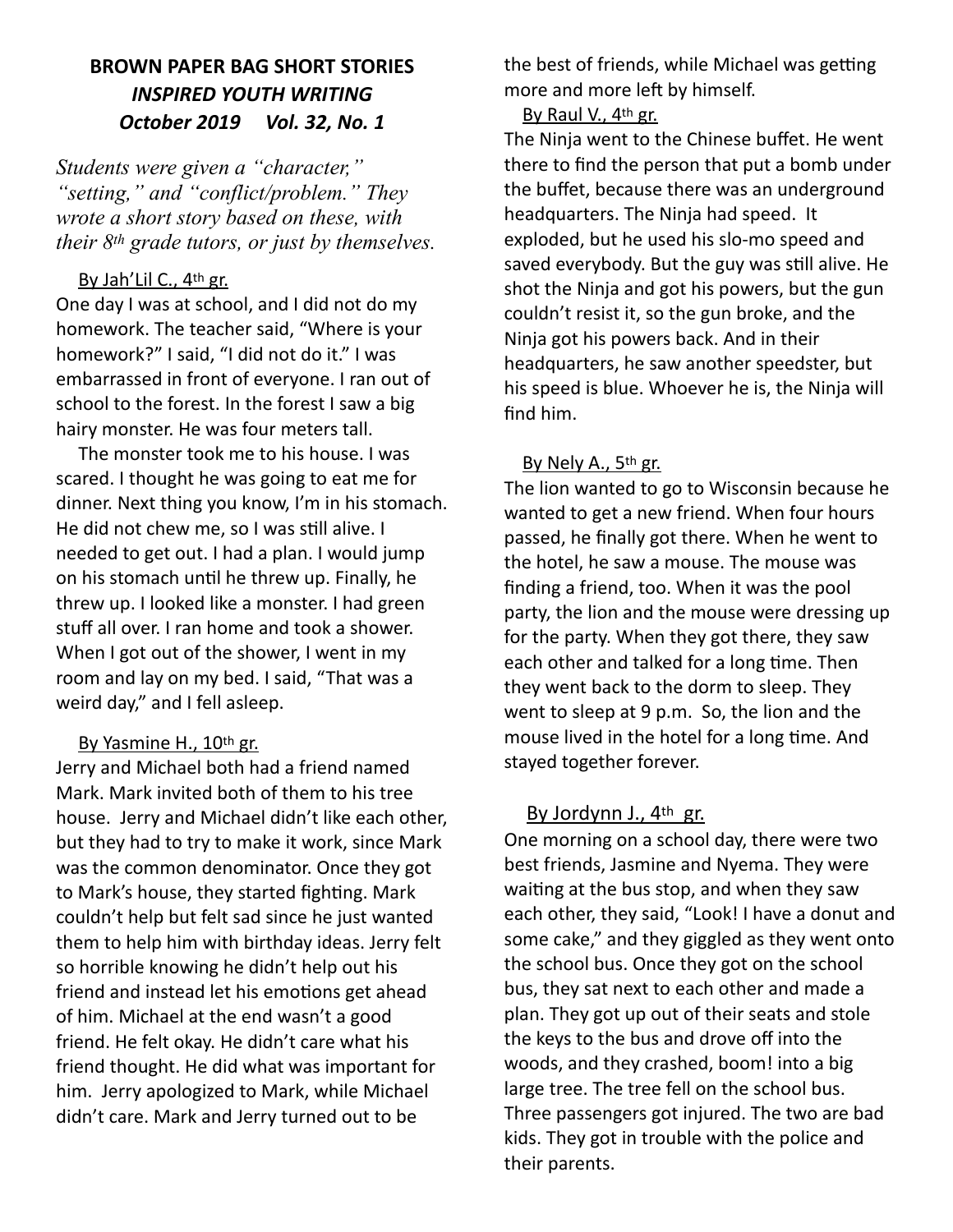1

### By Leonela C., 9th gr.

It was that time of year again (no not Christmas 'n' stuff), but it was That One Kid's birthday today. That One Kid's birthday parties are always weird and crazy, seeing as his parents are weird and crazy. This time That One Kid is having his birthday party at his school. His parents dropped him off and said that they'll bring a surprise later in the day. About two hours pass by, and That One Kid's parents arrived at That One Kid's classroom and knocked on the door. The teacher opened the door for them. The parents were carrying a big box with some holes in it. The thing inside was running around and wanted to get out. The parents opened the box and a mountain lion jumped out from the box. Everyone screamed and was scared. It growled at them. Everyone hid in the corner. The parents were already gone. That One Kid walked up to the mountain lion and stood in front of it. He touched its head. The mountain lion fell asleep. Everyone cheered for him. Well, what do you know? Looks like That One Kid is actually a wizard.

#### By Berenice R., 5th gr.

First, the shark was chasing the mermaid. The mermaid was trying to escape because the shark was chasing her, and the superhero didn't help her because he was trying to learn how to swim. He was trying to learn how to swim so he can help the mermaid to escape. When he learned how to swim, he went to help her. The superhero went to help the mermaid, and then, the superhero grabbed his super- powers and with the super-powers he killed the shark. When the superhero went to help her, she felt happy because he went to help her.

#### By Gregorio F., 8th gr.

The bear cheated on the lifeguard test, and the instructor didn't like that, so he shot him in the chest five times. The bear died that day.

#### By Hassan D., 5th gr.

One day a boy and a dog and a dad went to Texas. Today my dad was going to a basketball game. My dad's name was Jordan. He was a great basketball player. There were shoes, sweaters, shirts that were Jordan's. The man and his son were cutting onions. Then the knife dropped on the dog and the dog was dead. Holy smoke! What happened to the dog? The son touched the dog and the son got sick. Michael Jordan came. Holy guacamole! What happened? No, not our lovely dog is dead. Michael got the kid and put him to bed, but the boy didn't breathe. Michael called 911. They were in the hospital, and the hospital touched the boy, and the world got sick from the dog.

#### By David C., 4th gr.

One day it was President Orange Man's youngest son's birthday. It was outside the White House to entertain the kids. He was in an orange costume with a cape. It was an Avengers theme cake. They were singing the "Happy Birthday" song when they heard a roar outside the building. When they heard the roar, all the electricity went dead. Everyone saw a UFO; everyone was in shock. After that, a whole invasion started. A huge alien came. It was pitch black outside, and no one saw anything. The only thing that they saw was the beam of the UFO abducting people. Then, aliens used ray guns to kill the people and kids. The aliens left, and there was light again. A reporter saw nothing but dead people including Orange Man. Then Obama was president again. Everyone shouted, "Trump is dead."

### By Dylin C., 3rd gr.

Once upon a time there was a unicorn princess. She was on a train. Then she got kicked out. She got kicked out because she wasn't a princess. She walked to Disney. She found the love of her life. They got married. They lived happily ever after.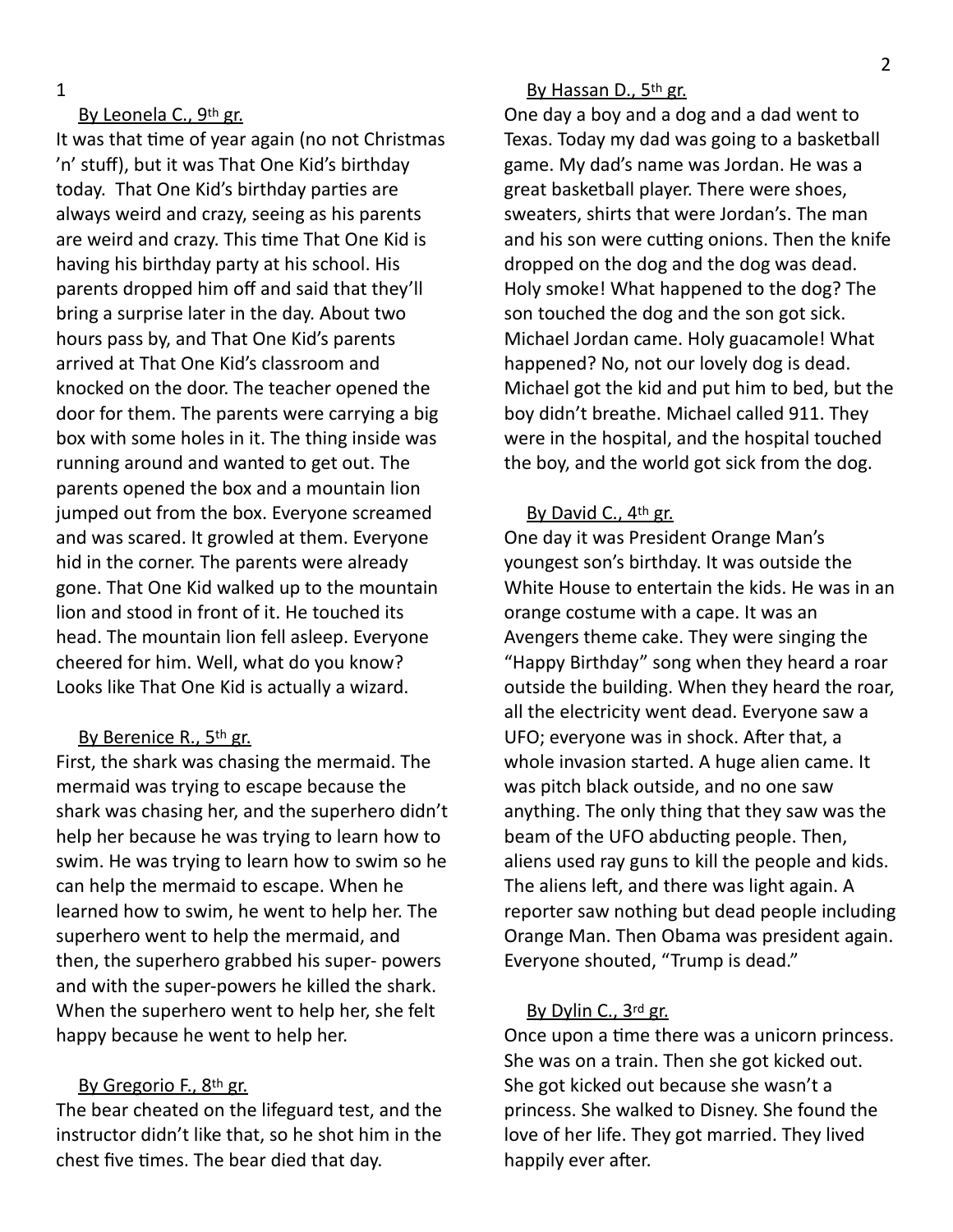### By Yaritza A., 6th gr.

#### **Chapter 1,** *The News*

Kate and Samantha talk to each other at their lockers and gossip about boys, mean girls, teachers, etc. After some classes, Kate comes dashing to Samantha about some cool news.

She says, "Sam, you won't believe what I heard!"

Samantha says, "What is it, Kate?" She says, "We are going on a trip to Canada!"

"But don't we have to pay? And, also, that is expensive!" says Sam.

So Kate says, "I will pay. Don't worry."

"OK, I guess, but I feel bad though."

"Aww, it's all right. See you at lunch!" says Kate.

At lunch, "So are you ready?" says Kate. " "Yea, but it's next week though," says Sam. "No, it's on Friday," says Kate.

"What? It's barely Tuesday!" says Sam.

"I know, but it's better anyway," Kate says.

"Easy for you to say," Sam says.

"See you tomorrow."

"You, too." They tell good-bye to each other.

Thursday night they call each other saying that they are finished packing and say good-bye to each other.

 The next day, Kate wakes up with excitement, while Samantha wakes up tired and lazy. They meet each other at the bus at 6:30 a.m. Since they live in North Dakota, they only need to travel for 3½ hours to get to Brandon for a camping trip, and they sit together on the bus. When they stopped for a bathroom stop and stopped to buy snacks, they were already in Canada, and were very excited about their trip because they were going to see animals at the zoo, going to a restaurant, parks and more! When they got to their room at the hotel, Samantha ran to her bed, while Kate jumped on her bed. Samantha ordered pizza and Kate was taking a shower, so Samantha could surprise Kate with pizza for their celebration in Canada. Then when Kate finished taking a

shower, Samantha surprised Kate with pizza, and Kate was surprised! They both saw a scary movie while eating pizza. When the pizza was finished, they both went to sleep.

# **Chapter 2,** *Ready for Anything*

Kate woke up to the noise of Samantha waking her up, saying that they needed to get ready to go to a restaurant. When they finished dressing up, their Uber was waiting, and they talked about what they were going to do the next day. When they got to the restaurant, they ordered their food.

When that was done Samantha said, "I can't believe we are in Canada!"

"Me neither!" says Kate.

After they ate, they were full, and went to take a walk at the park, until they found a road into the forest. They followed it until they tripped and went through a hole and landed on a pile of leaves. But Kate had hurt her arm with a stone and was bleeding. So Samantha ran and took her sweater and tied it to Kate's arm as fast as she could. Samantha said, "How are we going to get out of here?"

Kate said, "How about we stay tonight here, then we will figure something out tomorrow."

And they both sleep on the big pile of leaves for the rest of the night. But Samantha kept thinking about what to do, and then she slept.

The next day, since the day was sunny, they could see where the road led, and both thought it was a way to get out.

# **Chapter 3, M***agic in the Air*

They followed the road all the way until they saw a box with a note that had ancient signs which translated "Open this box and you will end up in a special place."

 Since they were both curious about what was inside, they opened it, but did not think it through, and "poof!" they disappeared in a snap of sparkles and ended up in the sky going down onto a battlefield, and they landed on an air slide. They screamed to death, and landed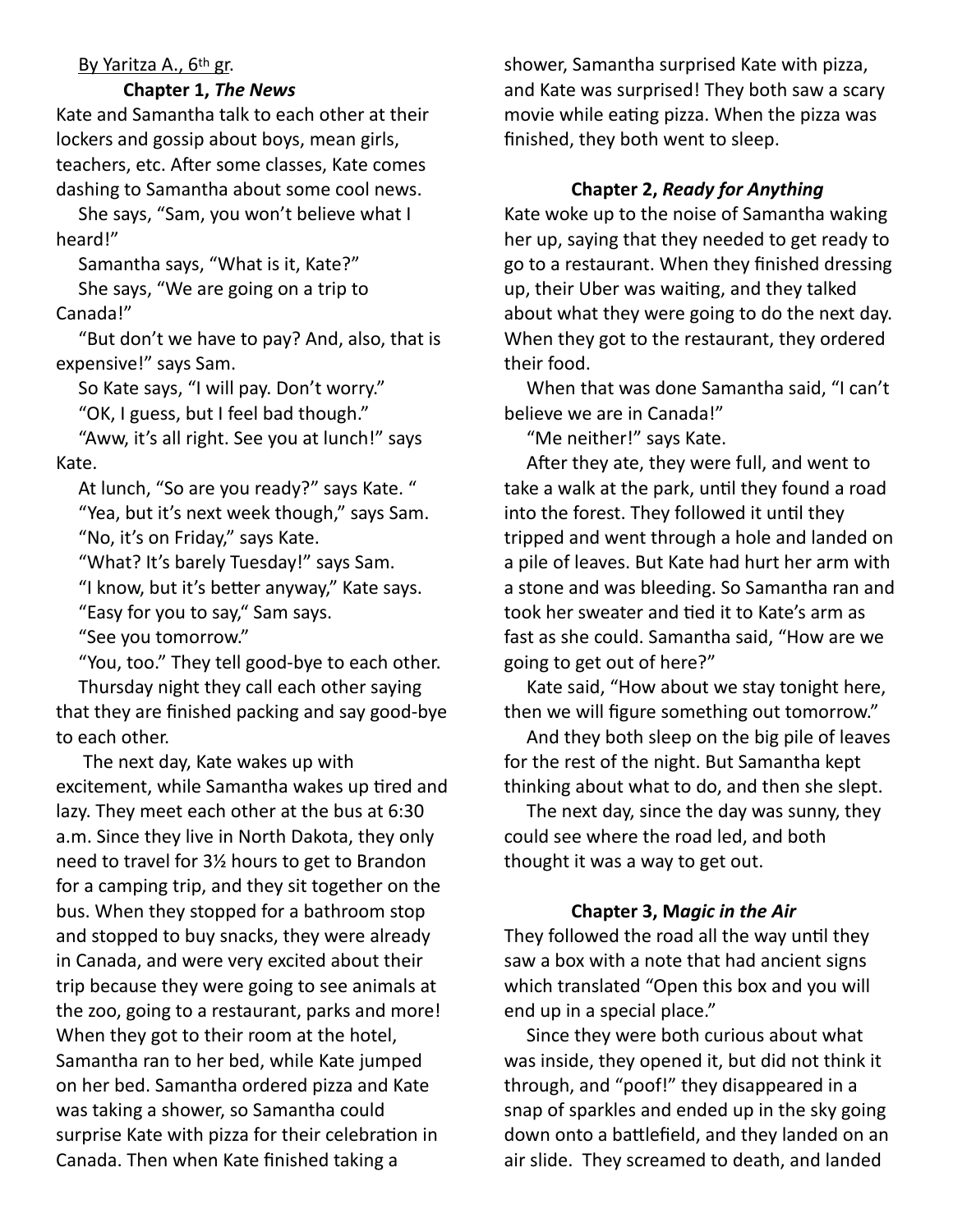on the air slide and started laughing, and Samantha says, "What the heck is happening in the world?"

Kate says, "I don't know. Ha ha ha OMG." And for a few minutes later, they hear "BOOM," and run outside of the battlefield safe zone which they didn't know, and they saw people throwing bombs, screaming, and people dying, while Samantha and Kate were screaming back to the safe zone to find the box again and open it quickly and disappear. Then, they land on a truck and both say, "Ouch!" But they see people staring at them while the truck is moving, and the captain says, "Attack!"

 But Sam and Kate jump out of the truck and get bruises on their legs. So then they walk in a random desert until they find the box next to a cactus. They opened it, but then discovered that they were in New Jersey, by a sign saying, "Welcome to New Jersey."

They were very hungry, so they went to a pizza place and ordered a small cheese pizza with bread sticks and had to pay with 10 dollars, since Samantha only had a 10-dollar bill, so she had to pay that, and they also ordered some water. After they were done eating, they went outside and saw the box and were really hoping they would get home. Then they opened the box.

#### **Chapter 4** *The House*

When Kate opens the box, they got inside a glass house, except the floors, but went to the kitchen to find food! They found sushi, pizza, pasta, fruit, ice cream, and more! After two hours, the whole big fridge was empty, and both ran to the beds which they found in the house, and they slept until the next day. Kate woke up to the sound of the birds chirping and woke up Samantha. They went to find the box and they found a trunk. They opened the trunk and found the box and opened it. Both swirl into the portal and end up at their hotel! Kate and Samantha were both thinking and seeing that might be fake, but actually they got to

their hotel. Both were so happy and started packing so excitedly. They had to take a VIP plane pass, and they got to North Dakota as fast as they could. When they got home, they missed their parents, friends, and family. They couldn't believe they got home and had a great time together. But their destiny is awaiting another journey.

#### By Mukunth R., 3rd gr.

Once upon a time there was a cowboy and his horse. They lived in a cabin in the mountains. One day a man came to the cabin. He snuck inside and stole a ring when the cowboy was not at home. When the man came out, the horse saw him and chased him. The man said, "Stop it!" The horse chased him until he dropped the ring. Then the horse grabbed the ring and went back to the cabin. Then the cowboy came, and the horse told him everything.

#### By Jessica K., 3<sup>rd</sup> gr.

The dog saw his friend and walked to her. They were at Lake Michigan. Spice the dog saw her drop her crayons into the lake. Spice didn't help her. She barked at her and then ran. Someone ran to help her. He got in a boat and got in his bathing suit. He went in the water and got the crayons. You should always help a friend.

By Tanish A., kindergarten, and his tutor Once upon a time, there was a dragon and a dinosaur that were enemies. They were never friends. They had been playing a basketball game in a school yard. The dragon was really good. The dinosaur didn't like that, so he tied him up to keep him from playing. The dragon's teammate, the elf, came over and untied him before the game ended. The dragon took the ball and took a shot! It went in! The dragon and the elf won the game, and the dinosaur fainted because he thought he would, but the dragon actually won. 4

By Reaisha J., 6th gr.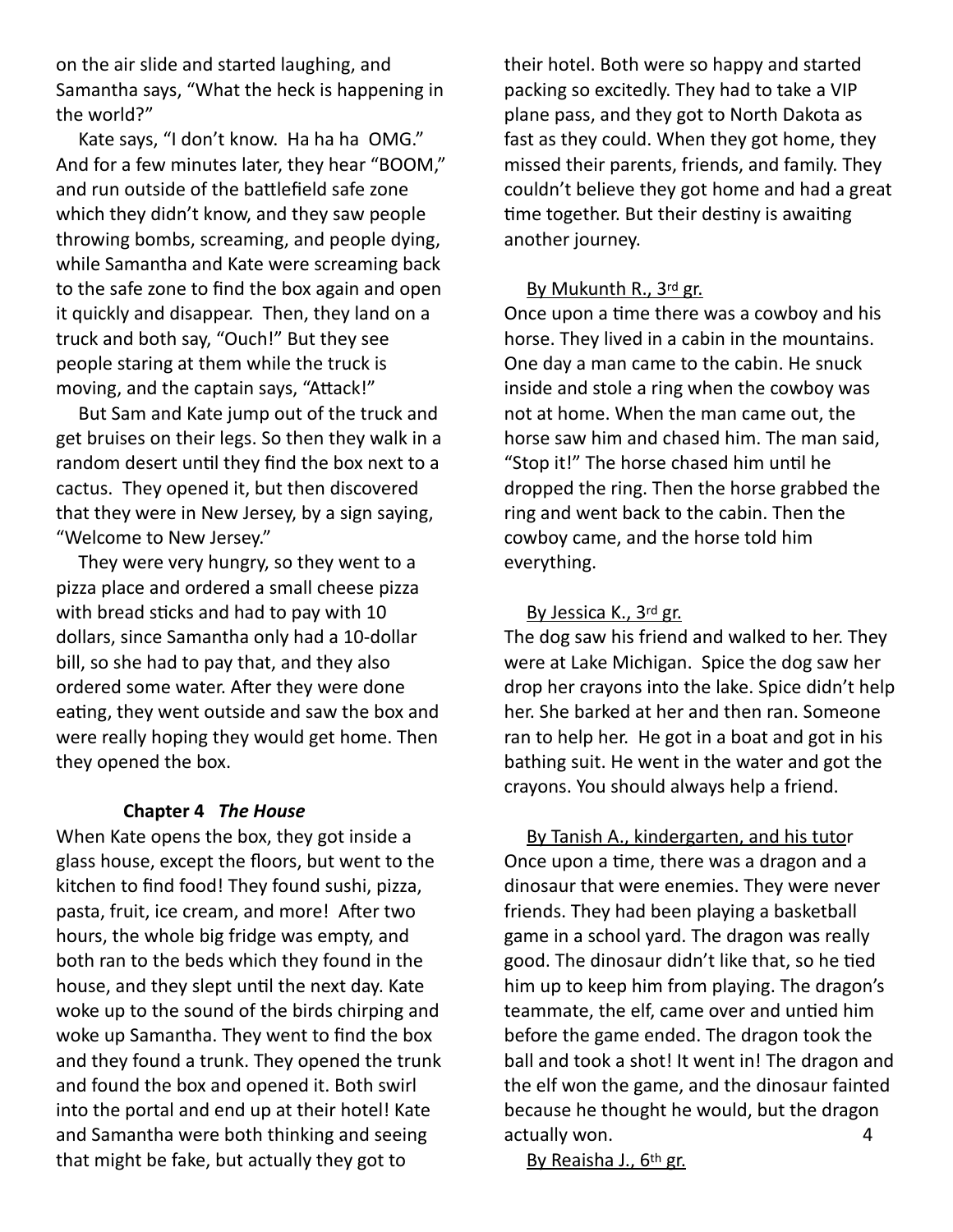It was a regular day, and there were two evil leprechauns in the enchanted jungle. It was surrounded by bricks, like a brick house, and that was because the leprechauns would kill you if you entered. This became very dangerous. It became so dangerous that 2,000,000,000 people died.

On one day a pregnant lady didn't look at the warning and entered, and there were lots of plants, and there was beautiful scenery inside, but when you got to know the leprechaun, it wouldn't be so beautiful. After an hour of being in there, she turned lightheaded, and two good leprechauns appeared and felt the lady's head. They said, "We can fix it," but they were getting light-headed, too. They all died. Then they all turned evil and knocked down the bricks and took over the world.

### By Bianca V., 2<sup>nd</sup> gr.

Once upon a time, there was a ghost girl. One Friday there was a test, and she cheated on it. Then she went home and showed her mom her test. Her mom got a call from the principal, and the principal said, "Can you come to the principal's office tomorrow, please?" The next day they go to the office to talk about the test. The principal wanted to know why the girl cheated on the test. The girl said she wouldn't cheat any more.

By Adithi G., Kindergarten, and her tutor One day in Ocean Town, Lara the Fish asked her friend Poby the Bear for medicine to help her sick parents. "You can't have my medicine! I want it in case I get sick," said Poby. This makes Lara really sad. "I don't want to be friends with you!" yelled Lara to Poby. Poby realized how upset Lara is and feels bad. "Lara, I'm sorry I didn't give you my medicine. Here it is," said Poby. "Thank you, Poby. I still want to be friends with you," Lara said. They skipped to school every day after that.

One day Mushtaq was playing basketball. While she was playing, a big dusty storm came. Suddenly, her wing was broken. Then she met two new fairies. The second fairy's name was Vivian. The third fairy's name was Faria. The two fairies helped the first fairy fix her wing. Then with their powers, they blew away the big dusty storm. "Hooray," said all the fairies. Then all the fairies became friends.

By Gahana R., kindergarten, and her tutor We decorated presents then put some stickers everywhere. We decorated the dresses. Then we all got balloons. Everyone showed up at the party and ate cake. Kylie, the ghost, opens a present and it is a card. She gets embarrassed by a card as her birthday present. Another boy does a rooster dance and makes her feel better. Kylie was happy. Everyone should make other people laugh if they are sad.

### By Phyllis R., 7th gr.

Boom!!! A mailbox fell inside a sewer and a tiny sleeping turtle fell on top of his belly. The noise from the mailbox's stomach woke the turtle up.

"Come inside my mouth," said the mailbox. "No, don't kill me. Turtles are cool!"

The turtle starts dancing in a way that makes him hungrier. The mailbox grabs the turtle and swallows him. Inside the mailbox, the turtle found his cousin.

They haven't seen each other for a while, and when they were usually together, they were doing tik-toks. The little turtle and his cousin started doing tik-toks inside the mailbox's belly. As they are moving around, they suddenly feel themselves lifted up and out of the mailbox's stomach. The turtles are angry, so they throw straws at the mailbox, and he dies. "Sksksksksk- oo-I-opp," they both say in unison.

5

By Layla S., 5<sup>th</sup> gr.

By Mushtaq D., 6th gr.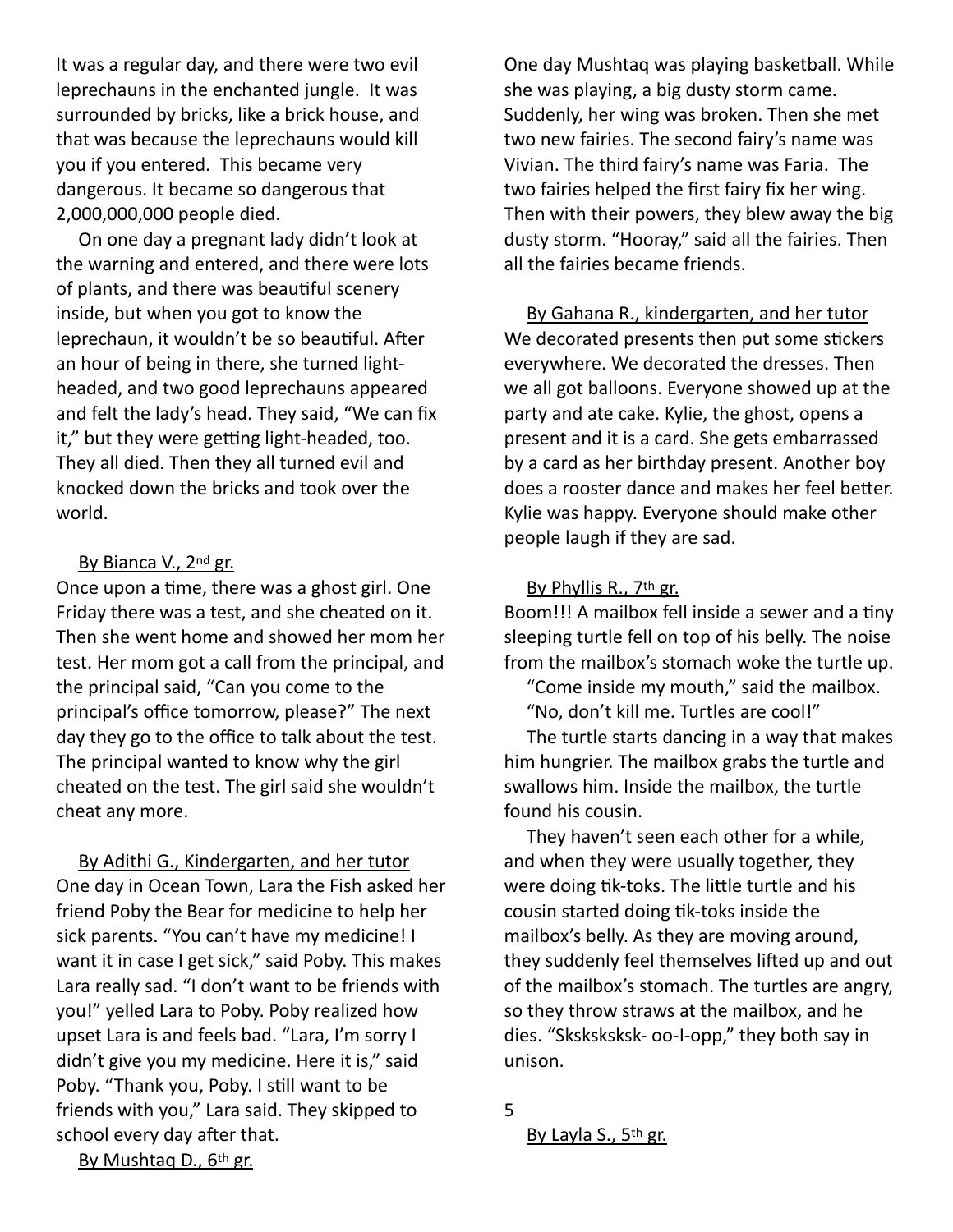On a regular Wednesday morning, Mia was walking to school and didn't notice Daisy. Finally, Mia got to school. Daisy was walking around the hallway and didn't notice that school was over. Mia saw Daisy and was shocked about how Daisy got into the school. Mia thought, "Did Daisy follow me in?"

 Then Mia took Daisy home and did her homework. The next day Mia went to school and she thought that Daisy learned her lesson, but Daisy followed. When school was done, all the doors were locked. Daisy was trapped inside. A few hours later Daisy finds a way out. There is a broken vent. Luckily Daisy is small enough to fit. She crawled out and a man saw her. He also saw a lost dog flier on the tree. He picked up Daisy and looked at the collar and saw that it was the same dog. He took her to the address and knocked on the door, and Mia and her mom were shocked and happy that Daisy was home. She was really hungry, and she was happy to be home, too. Now Mia really thinks Daisy learned her lesson. From then on, Daisy never followed Mia to school anymore.

#### By Marilu G., 5th gr.

One morning Fire Girl and Zoey were at the basketball court near the park. Fire Girl had an idea of playing a basketball game against Zoey. The game started. Fire Girl was making lots of shots. Zoey was getting frustrated because she didn't make any shots. Fire Girl won the game. Zoey was jealous of Fire Girl. Fire Girl didn't care about Zoey's feelings, so she was showing off more. Zoey told Fire Girl that she hurt her feelings, so Fire Girl said, "Sorry." Zoey told Fire Girl she wanted to be a better player. Fire Girl gave Zoey some tips about how to be better at basketball. Zoey was excited to learn how to be a better basketball player. They practiced for several hours. Then they went home happy and tired from practicing.

Once upon a time, Wonder Woman and Superman got in a fight. They both wanted to rule the world. To solve their conflict, they decided to host the greatest basketball game of all time. They found the tallest maintain in the world and set up a basketball court. Superman and Wonder Woman both wanted to win the game. They both trained so they could be the ultimate champions. When the game day came, both heroes were ready. Superman and Wonder Woman were both so good that the game lasted 24 hours. Finally, Wonder Woman won. Wonder Woman was so excited she had won, so she used her powers for good, and they all lived happily ever after.

By Baron F.,  $1^{st}$  gr., and his tutor Ghost looked around for the door. He was trying to get into an alien imposter through the door. He couldn't find the door. To get in, an alien had to open the door. Alien didn't open the door because he thought the ghost was a human. Alien couldn't find the door, so he went back to earth. He tried again on earth. He tried to open the door 20 times! He couldn't open it. He wanted to tell the aliens to fix the sickness, but they wouldn't listen. So he fixed it himself. He cured everyone, and they all died anyway. Ghost had gotten mad because he couldn't open the door, so he killed everyone instead.

By Lindsay L., kindergarten, and her tutor The President is giving a speech on the battlefield. Then, George the black cat jumps out from the bushes. The President is scared by the cat, but all the soldiers like cats and think it's weird that the President is scared. The President is embarrassed that she is scared. She decides to face her fear by getting a pet black cat that she names George. Now when she sees a cat, she is happy, not scared. The cat and the President go to the beach to celebrate.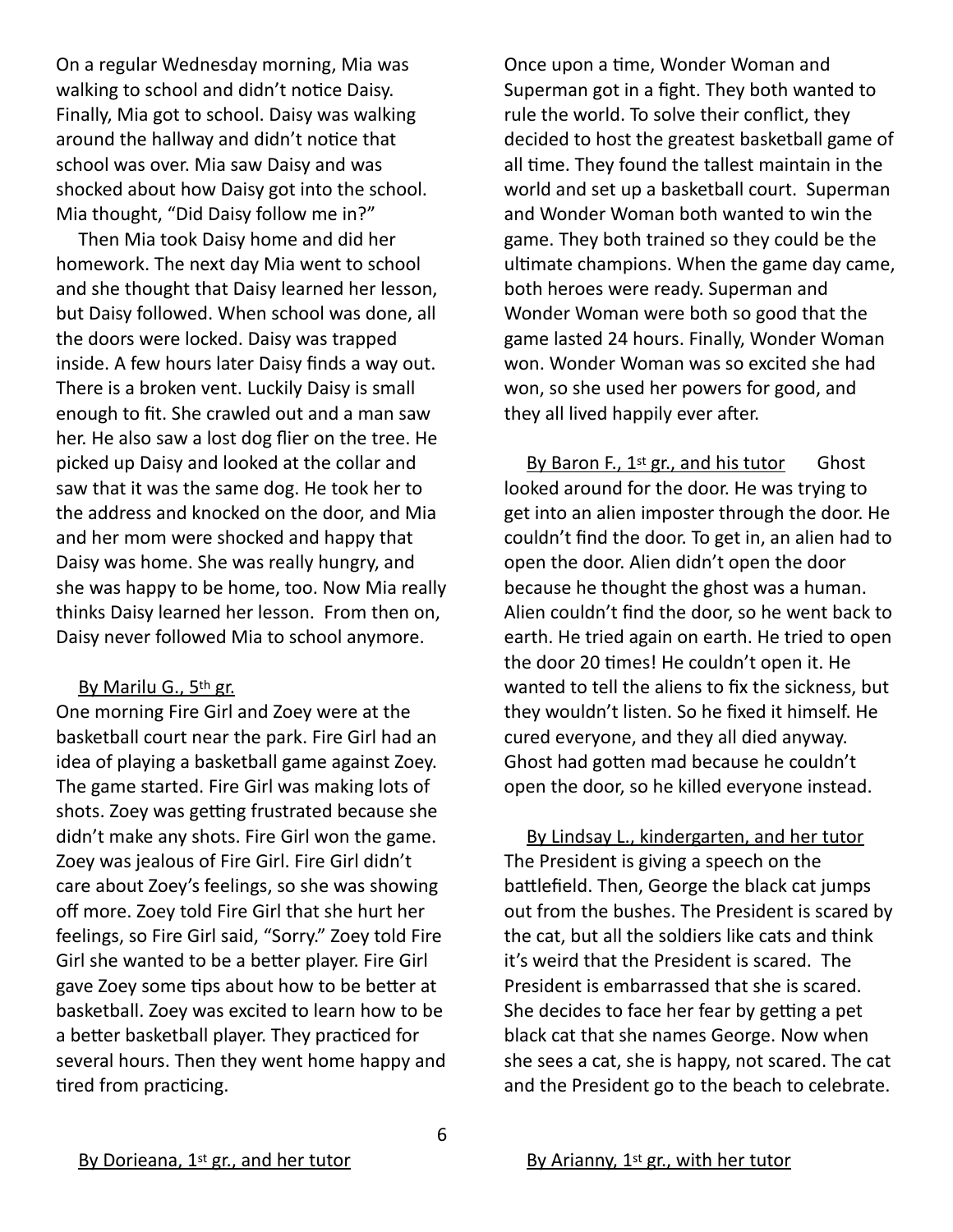## A Sneaky Monster

One day, a monster went on a school bus. He took a sweater from a little girl named Emily. Emily is sad because the monster took her sweater. The monster gave the sweater to a ghost. The ghost gave the sweater to his family to keep them warm. Emily got a new sweater, and she is now happy.

# By Marwan D., 8th gr.

The cowboy was on an adventure with his friend when he got separated and lost in the jungle. He wandered deep into the jungle. He panicked and hit a tree. He was out for a while. Then he woke up to a horse licking his face. The cowboy screamed and the horse screamed, too. Then the cowboy found out why the horse was screaming. "You're my owner! You're my owner!!" the horse hollered. The cowboy who was still dazed said, "Okay," not listening to the horse. Later that night they got attacked by monkeys, so they had to stick together. When the monkeys left, the cowboy told the horse he didn't know him. The horse was very frustrated, but the horse was also lost in the jungle. He knew the only way to get out of the jungle was to stick together as friends. After weeks of searching the jungle, they found a way out. After that, they stayed forever friends.

By Josiah Mc.R., kindergarten, and his tutor A superhero named Superman was on a hike with a villain named Bad-Superman. But then Superman told Bad-Superman that their friend, Batman, doesn't like Bad-Superman. After that, Bad-Superman got very angry at Batman, who was flying above in his Batmobile. He swoops down and says, "Sorry. I didn't mean it like that!"

 Bad-Superman says, "It's okay. I forgive you." Then they all go down to the cabin in the woods and learn that forgiveness is the key to friendship, and they all play Sorry. 7 By Himaneesh D., kindergarten, and his tutor Big Bad Monster

Bad had a test that morning, but he didn't study for it, so he decided to cheat off his friend, Big Good Monster, who always did well. When Bad got his test back, he got 100%! but he felt really bad for cheating, so he ran away to a ghost house. He found a basketball court and started to practice. Bad thought to himself, "I'm the best basketball player ever!!" but as he practiced, he began to feel even worse about cheating. "I shouldn't have done that" he thought. Then he remembered about his game at school. He rushed back and made it just in time. They won their game, and Bad scored 17 baskets! But he still felt bad, so he told his teacher he cheated. She was proud of him for being honest, so he was able to retake the test. He learned his lesson.

## By Malachi H., 4th gr.

Billy did not do his homework because Billy does not know the meaning of homework. The teacher gave Billy a detention because everybody knows the meaning of homework. The principal told Billy to always do his homework, no matter what.

By Malik O., 3<sup>rd</sup> gr., and his tutor One day, there were two boys named Jake and Zack. They took a wrong path to the soccer game, and they got lost in the jungle. They got out of the van and saw a lion! So they ran away and cut trees and got out to the soccer game, and won!

# By Ashley S., 2nd gr.

One day there was a unicorn that got lost in the forest. She needed help to find her way home. She got scared because it was getting dark. She trotted faster and faster to try and find her way out of the forest. She hit a fallen branch and fell to the ground. She was sad, and she felt lonely. Another unicorn found the lost unicorn and asked her if she was okay.

By Dayveana A., 7th gr. Best Friends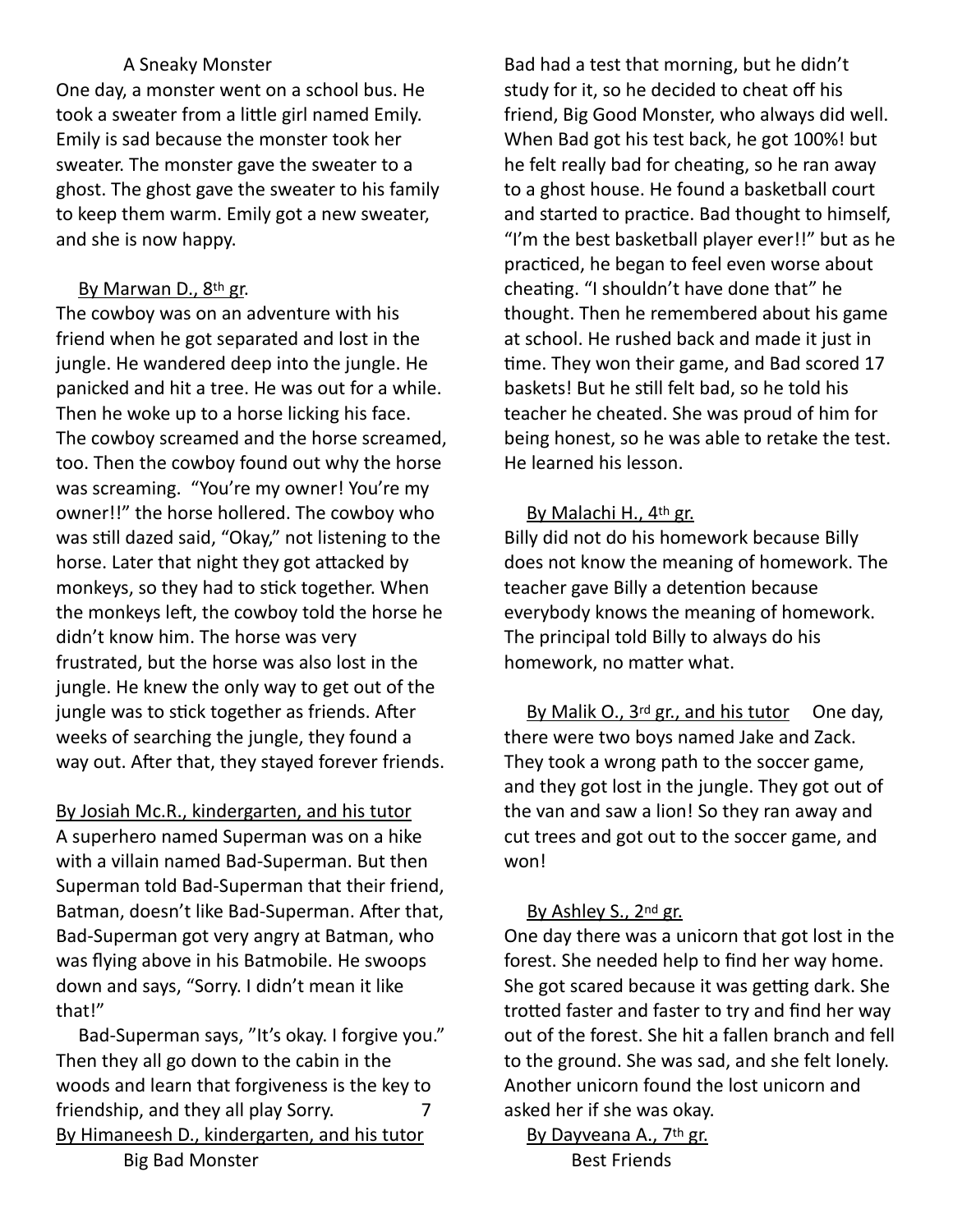She was in her castle when she heard a "boom!" She went outside to look at her backyard. It looked like a battlefield from the war. She saw a ship landing in the distance of the battlefield. She gave an alert to the other animals. Then she walked down to the ship where it landed. Next the ship opens the door as the aliens come out. The other animals come out of nowhere and attacked. Then the aliens attacked back. The aliens said, "Meet us on the battlefield." So they met at the battlefield and the aliens attacked, but then the aliens lost all their weapons and weren't able to finish the war In the end. They left the battlefield upset because they weren't able to finish what they had done. Then they became friends and built another castle next door.

By Sathwick N., kindergarten, and his tutor Tessa and Sathwik are on a deserted island. The deserted island they were on was called Rocker. Tessa and Sathwik say hello to each other. Someone named Avery started fighting Tessa, which was not nice of Avery. Sathwik just stood there watching and didn't help Tessa. Then, Sathwik stepped in and helped Tessa. Then, Sathwik and Tessa hugged, making up.

By Gianna S., 3<sup>rd</sup> gr., and her tutor Julia, Catherine, and Zuly were in class when all of a sudden, a monster came into class. The girls got scared and ran home from the monster. They got home safely and lived happily ever after.

By Emiya E., 1<sup>st</sup> gr., and her tutor In the sunshine jungle, Mickey Mouse found a dragon. He went on a walk with his dog and dragon and cat. Then someone saw him. They made fun of him for having a dragon. He felt sad and embarrassed. He left to go home, to go away from the people who made him sad.

## By Eliza A., 2nd gr. Once upon a time there were kids in the playground. They were playing games and they

were having so much fun. There was money from other kids. The Aliens came from the sky and robbed the kids from the playground. The kids were sad. The Ninjas attacked the aliens and saved the kids from the aliens. The kids were happy once again. The Ninjas saved the day!

# By Monish A., 6th gr.

A bear was walking when he suddenly slipped and fell. As he fell, he caught bearitis. (Bearitis causes arthritis in humans.) When the bear landed, he fell into a coma for three months. As he was in a coma, the plague spread all around the island.

A plane with ten people crashed on the island. The people saw something big from a distance and went to see what it was. They were mind-blown to see a bear! They were scared and walked away. The bear came out of its coma when it heard something. It couldn't see anything, so it fell back to sleep, because it was hibernation time for bears.

As time passed, the people slowly started getting arthritis. They wondered why and wanted to see where they got it from. But their legs hurt so much that they couldn't walk. Some of the people used their hands to write, "HELP!" in the sand.

A couple days later, a rescue plane came to save the ten people from the island. The people told the rescue doctor, that they saw a "dead bear," and that suddenly their legs started hurting. The doctor tested the people for bearitis, and the tests came out positive. Then the doctor cured the people from bearitis, and the people reached home safely.

## By Nathan L., 6<sup>th</sup> gr.

There was one space cowboy in final destination with a supernova behind him, and he died. 8

## By Jordynn J., 4th gr.

One morning on a school day, there were two best friends, Jordynn and Nyema. They were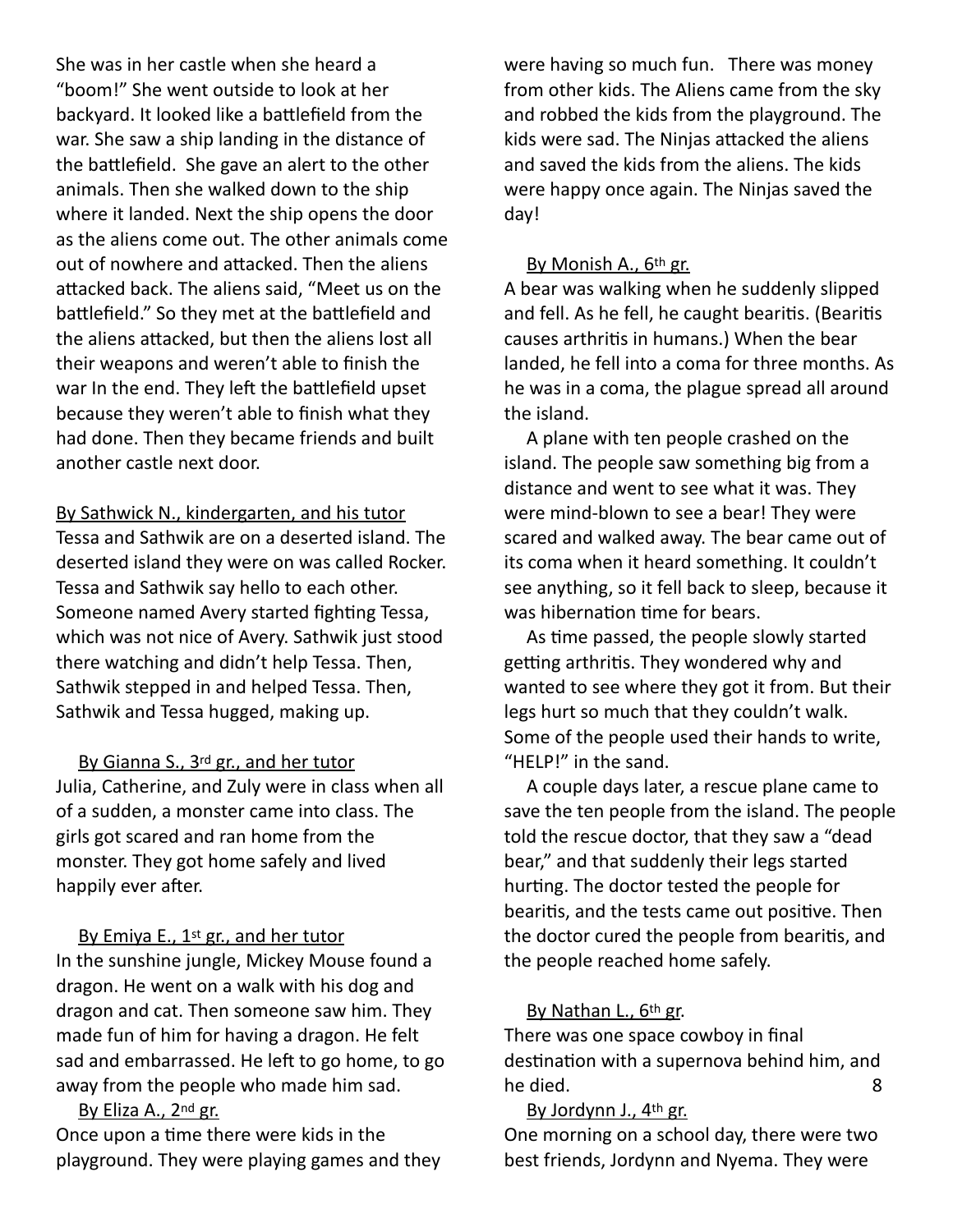waiting at the bus stop, and when they saw each other they said, "Look, I have a donut and some cake," and they giggled on to the school bus. Once they got on the school bus, they sat next to each other and made a plan. They got up out of their seats and stole the keys to the bus and drove off into the woods, and they crashed -- Boom! into a big large tree. The tree fell on the school bus, and three passengers got injured. … They are bad kids. They got in trouble with the police and their parents.

#### By Nathan L., 6th gr.

On the phone, Henry texted Danny and said, "Hey! Let's go to Lake Michigan. I hear it's nice there." Being a nice guy Danny said, "Why not! I'm bored. Let's go, Henry." When the two got there, they talked a bit about life.

Then Henry said, "Do you know what it feels like to be dead?" Danny said with confusion, "No?" Before Danny could finish his sentence, Henry pulled out a loooong sharp knife that sparkled in the sun. "Nothing, just wondering." …… Silence grew as Danny's body floated in the water with many stabs and slashes.

As time passed, Danny's body rotted in the sun and turned into a ghost. He swore to get revenge, setting up traps like pitfalls, spikes, turrets-you name it! He failed many times, for Danny was terrible at setting traps, like getting a plastic knife instead of a real one. After years of trying, Danny gave up and went to the afterlife. Then when Henry died, he went deep into hell to suffer forever….

#### *Clifford's Spring Clean-Up, a Book Report*

By Shashi R., kindergarten, and her tutor Clifford and his family are cleaning up. Clifford went on the couch, and it broke because he was too big! He licked the windows trying to make them clean, but it made it dirtier! He blew the leaves into the neighbors' yard. They helped clean up and planted some flowers. He painted the benches green with his tail. Clifford's house was messy, so he threw his toys away in the truck. The truck fell over because there were too many toys. Earth day is cleaning the earth because it's our home!

#### By Phyllis R., 7th gr.

Kenjari and Sevyn have been talking for three years. They are in love and dating through an app called Unexpected. They planned on meeting with each other for the first time in person on October 31. Before they met up, Sevyn texted Kenjari and asked if she can bring her friend Trump.

"Well, your friend can come, and he can also bring a date," replied Kenjari.

"Okay, that's great! Trump is a female, by the way," said Sevyn.

 About four hours later Trump and Sevyn leave for the restaurant. As they sit at a table and wait for him to arrive, they check out the cool Halloween decorations around them.

Kenjari arrives and looks for Sevyn. He texts her, "Hey, Babe, where are you? I can't see you anywhere."

She replies, "Look, I'm at table #8." He texts her "No, all I see is Halloween decorations."

Sevyn got up and walked in front of him. "Hey babe," she says. Kenjari sits there with his mouth side open. "I'm breaking up with you. You look horrible. You look like a monster!!"

Trump walks up to him. "No, you're the monster," she says. Sevyn leaves with Trump, and they go home.

"I hate this!" Sevyn cried. Trump hugs her as she gets a text.

"Hey there, beautiful," Kenjari texted. Trump then blocked him, and she hugs her beautiful friend Sevyn tightly.

9 By Layla S., 5<sup>th</sup> gr. *Charlie's Party*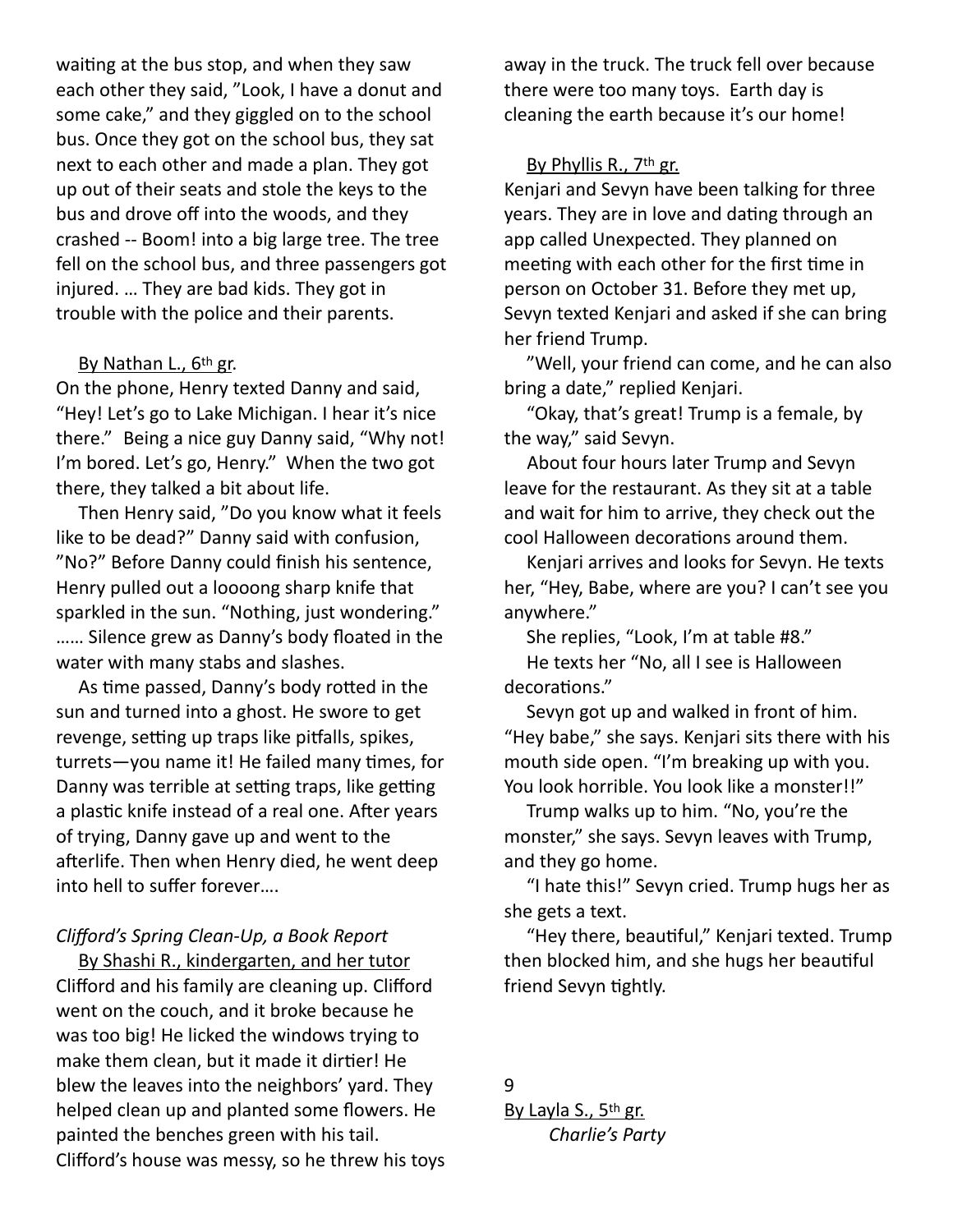One early morning in the savanna Charlie was working on his roar, when his father came by and told him he can have a birthday party. Charlie was so excited he invited all his friends. The next day Charlie went to school and he forgot that he had a test. He didn't know any answers to the questions, except the question that asked what his name was. He had a classmate that was really smart. He looked over and copied his answers.

School was over. Charlie's dad was there to pick up Charlie for his party. All his friends were there at Charlie's den. Lilly, the Ostrich and Nola, his best friends, were there. They played lots of games, like pin the tail on the pony.

The next day Charlie got his test back. He got a C- and the classmate he copied from got an A+. Charlie was shocked at his grade! He thought he had the same answers as his classmate. So how did he get a C- while his classmate got an A+? His dad picked Charlie up and he saw that Charlie was sad. So when they got home, Charlie's father asked why Charlie was sad. Charlie said he cheated on his test. Charlie's father wasn't so mad. His father said he did the same when he was a young cub. So now Charlie learned his lesson never to cheat on a test.

#### By Emily P., 2nd gr.

When it was Pandi's birthday, she got tickets for a trip to Chicago. The time was eight o'clock a.m. The trip was on Wednesday, time, three o'clock, Flight 7A. They ordered a taxi to the hotel. The hotel had a waterpark and a cool gift shop. They ordered room service. They ordered pizza and a cake. They went to the cool gift shop. They went back on the plane, Flight 2E. "That was a good birthday," said Pandi. They got cake when they got home.

On Christmas Eve, there was a boy named Calvin. He was excited for Christmas. He wanted a dog! So, he put the stocking by the fireplace, put cookies and milk for Santa to eat, and he warmed his hands up. He told his mom "I am very ready for Christmas!"

So, the next day he got up and it was snowing! He was very happy. But when he looked at the Christmas tree, there were no presents. He exclaimed, "Mom, Dad!"

"Yes, Honey!"

"Where are the presents?"

"I don't know," said Dad.

"Christmas is ruined!"

"Well, we still have hot cocoa.""

"Yeah, you're right." So we drank some hot cocoa.

While Mom and Dad were watching TV, I was upstairs playing video games. Now it's 3:00, and I can't go to sleep. It's snowing a lot outside, but I see Santa and his reindeer. I'm so happy! But it's dark in my room, so I was very careful.

 When I woke up, I saw a tail. There was a dog! Then I opened my other presents. This is the best day ever!

## By Nathan L., 6th gr.

A snake handler was on an island and committed a crime and was chased by the FBI for being a terrible snake-handler.

## By Laniya R., 8<sup>th</sup> gr.

One day Sarah, Chelese, Jane, and Molly decided to play volleyball. Molly noticed that the other team was disturbing her team with their antics. Chelese decided to let the other team have the volleyball because she didn't want any problems to start. The main team decided to get a new volleyball, since there was a lot left.

Moral: Don't get mad over little things when you can overcome them or solve them.

By Maria M., 7th gr.

By Jaylen S., 3<sup>rd</sup> gr. *Late Santa*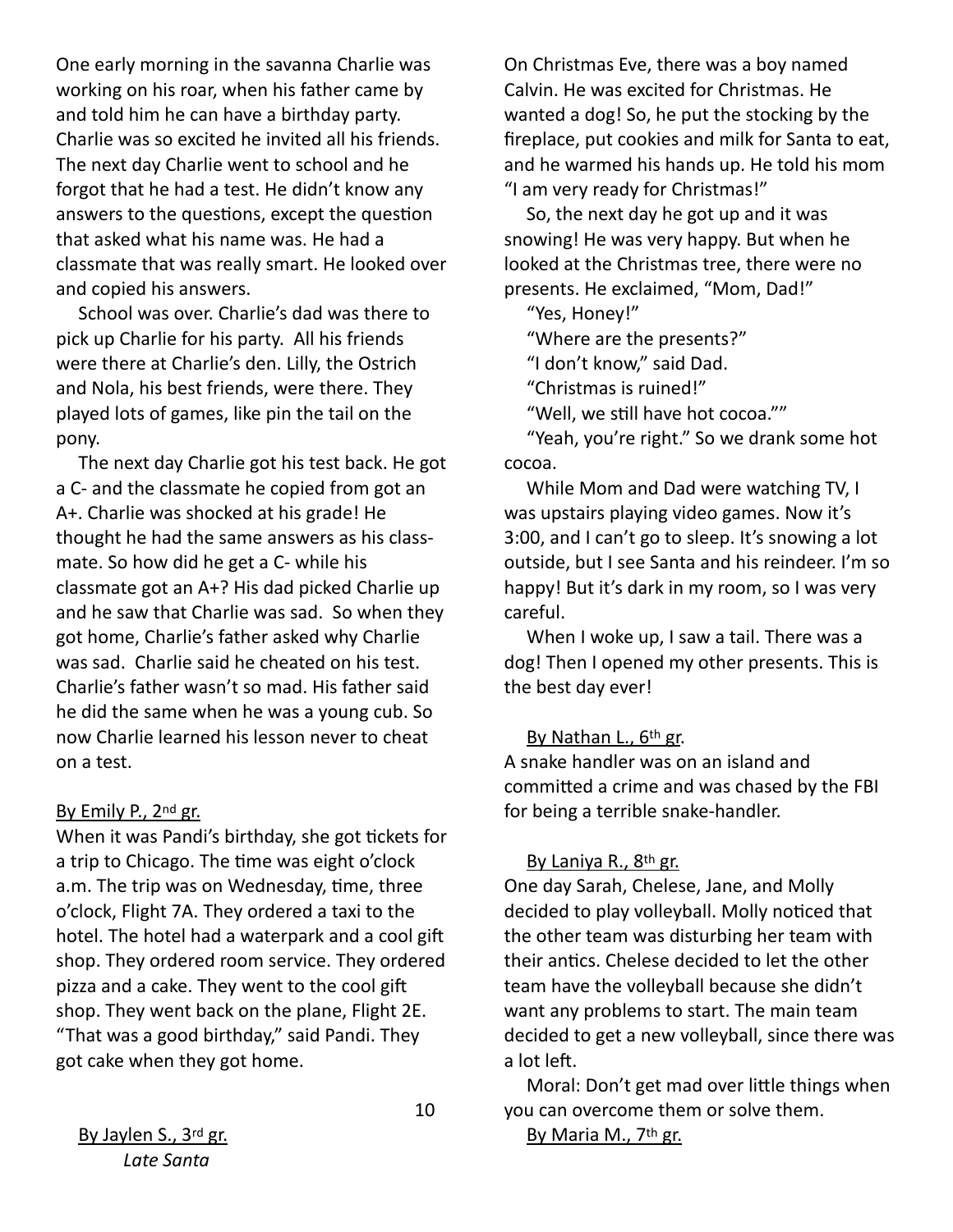Today I'm going downstairs because my teacher is here.

 "Hi, Ms. Sofia. My name is Princess Emily. Today I am going to be your student."

"I have a question to ask you. What grade are you in?" Ms. Sofia asked.

Emily said, "5th grade."

 When they were done with class, Emily decided to go to the beach. She walked 10 min. from her house. When she got there, she stood and said, "What wonderful waves. I wish I could see it every day!"

 Emily sat down and thought about ideas on how she could see this every day. Boom! Emily thought of an idea, a great idea.

 Emily shouted her idea out loud again and again. "I should build a house here on the beach."

 She ran back home she started to call the architect. The architect asked what she wanted. The architect said, "Wow, that's cool, but it's going to cost a lot of money."

 Emily said, "Whatever it takes." She took money from her mom so the architect could start working on her house.

 A few weeks later Emily went back to the beach to see the progress on her house. Emily said, "Wonderful! I love it!"

 Late in the day Emily's mom got a call from the bank. The person on the phone told her mother that there was no more money in her bank account. She was very upset and confused as to what happened to the money.

 As she was driving home Emily's mother saw Emily at the beach standing by an architect and a house being built. Her mother got out of the car and said, "What are you doing here?"

 Emily said, "What? What are you doing here?"

 Emily's mom: "Going home. And you?" Emily: "Umm."

 The architect: "Ma'am, we are building your daughter's house."

Emily's mom: "What?!!!" 11

 Emily: "Yeah, Mom. I wanted a house at the beach. Isn't it beautiful?!"

 Emily's mom: "With what money? Is it my money, because I got a call from the bank saying we had no more money in my account." Emily: "Yeah."

 Emily's mom said, "Now tell me, how we are going to pay your teacher?"

Emily: "Ummm."

 Emily's mom: "Let's go home and talk about the situation."

*The next day*

After class I had to tell Ms. Sofia that I had to go to a public school and she wouldn't have a job any more. She was very upset.

Ms. Sofia: "Why did you do that Emily?"

 Emily: "Ummm, I don't know. I wasn't thinking."

 Ms. Sofia: "Your mother and I are very upset and mad at you."

 Emily: "I am very sorry, but I can't do anything about it."

*A week later*

The first day of public school I met my teacher. You won't believe who was my teacher: Ms. Sofia! Also, I met a new friend. Her name was Jezelle, and I really love her.

By Gregorio F., 8<sup>th</sup> gr. While James and his friend were looking for the monster in the woods, the friend called for help. James ignored it as he found the monster's den. He turned around to get picked up and eaten. His friend escaped and lived, while James didn't escape and would understand death.

# By Rithwik N., 1st gr.

Once upon a time, there was a Ninja. One day the Ninja got on his boat, and the boat crashed on an island. Then he got out and fell on the sand. Then he woke up in the morning, and he did not know he was on an island. And he could not find food and was hungry. He wanted to go back home, so he made a boat out of wood. He got on the boat and he got lost.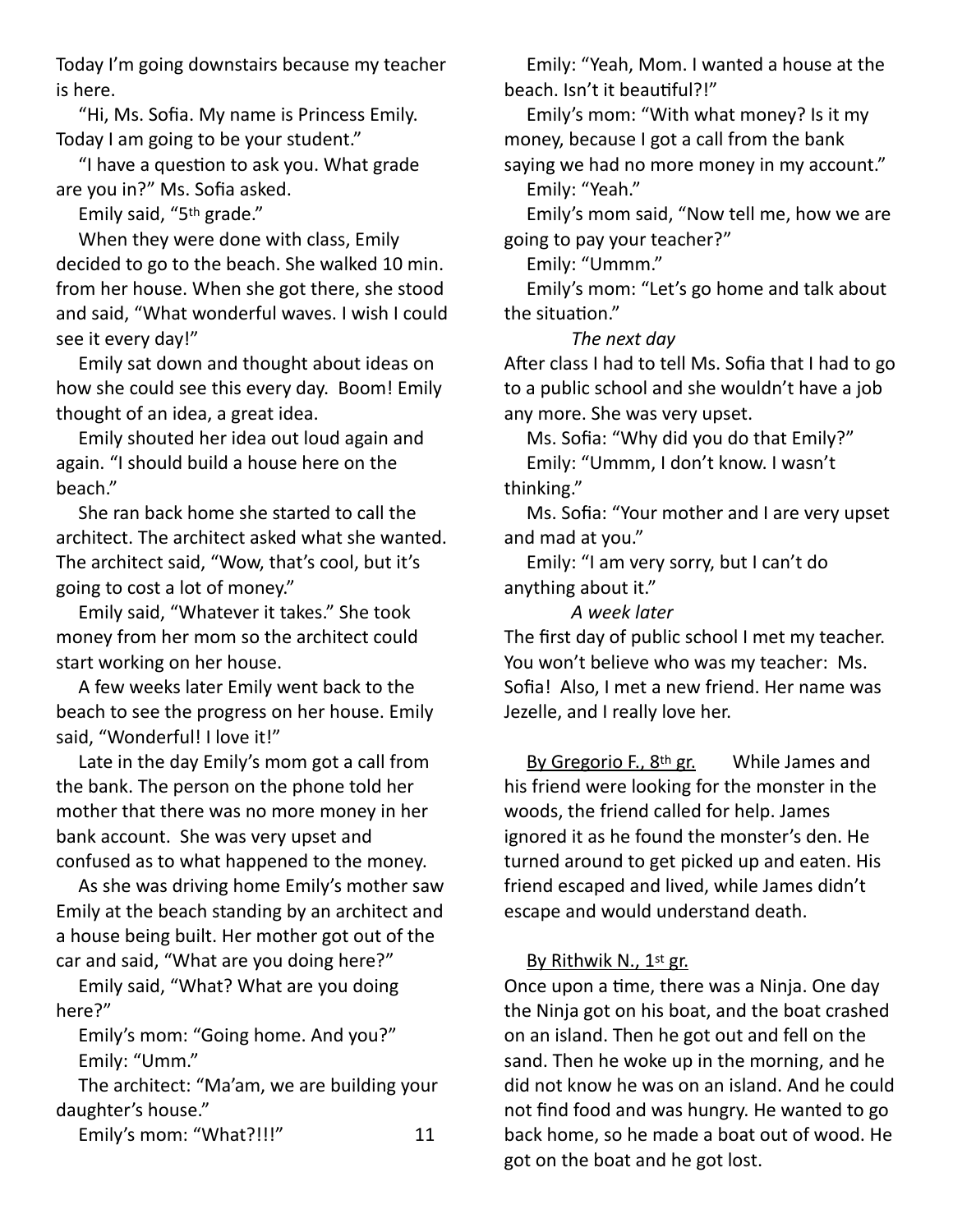#### By Jaylin S., 3rd gr.

Today when Bob was at school, he saw Peter bullying Sam. "Stop bulling Sam!" Bob said.

 "Oh, it's Bob the great standing-up man." "Well, you'd better leave him alone!" "I do whatever I want to do!" Then he tried

to punch Bob, but Bob dodged it.

 Then Peter was running right towards him, but Bob did a backflip! Everyone was like, "Wow!" Then Bob told the principal, and Peter got detention.

"Thank Bob!"

"No problem!"

Then Bob went into a jungle, and he saw Peter. He was a villain! "You betrayed me. Now I get revenge!"

"Oh, no, you don't!"

Then Bob put his suit on, and they started fighting. Bob did the one-inch punch on him. Then Peter got back up and used his special attack, but he missed! Then Bob kicked him in the face. Bob had won the fight!

The next day at school he saw Sam down the hall and said, "Need help on the test?"

"Sure!"

So Bob helped Sam on the test, and he got an A+.

Once upon a time, the princess goes to the castle. The castle is really big! The princess goes up and then down to the laundry room. She washes her clothes and takes a bath. Then she changes clothes. She goes to meet the King and Queen and shows them her magic cooker. They make hotdogs, pancake hearts, and waffle flowers for dinner. It tastes good! Today is also her brother and sister's birthday. The princess helps her sister blow out the candles. There are two cakes. They went to the park and walked home.

Fritz Bezazian is an American soldier and is

By Shannon C., 7th gr.

being sent on a special mission to Nevada. Lieutenant George gives him the tickets to leave. While on the plane, the flight attendant says that there is something wrong with the plane's engine due to turbulence. The flight attendant says that there is only one parachute and says he wants Fritz to take it because he is a good citizen of America. Fritz starts tearing up and gives the flight attendant a big hug and says "I'll never forget you," and jumps out of the plane.

 Fritz sees that there is a cabin, and he thinks there will be a person there to help him when he lands. He knocks on the door. Out of the corner of his eye he can see a mountain lion slowly approaching. He tries to open the door, but it seems to be locked. The mountain lion is getting closer and closer. Fritz is getting worried, so he kicks open the door just as the mountain lion leaps to bite him. Fritz is worried because now he can't leave the cabin, because there is a mountain lion surrounding the cabin.

He checks the whole cabin. He finds that there is food in the cabin, so he doesn't have to go hunting. He checks for any weapons, and in his favor, he finds a hunting rifle and a twelvegauge shotgun. He looks for any source of communication. There is a house phone, but it has poor service, since he is up high in the air. Fritz checks the windows. No sign of any mountain lion. He goes outside and checks his surroundings, and there is no one. He checks the scope on his rifle and sees no one but bears. He slowly creeps up on the bears to see what they were doing, but one bear spots him and starts running after him. He tumbles over, and a pack of wolves see him nearby, and they save him. The wolves attack the bears, giving Fritz time to escape back to the cabin. He sees the people that own the cabin and tells them the situation, and they call the police and save him, so he can continue his mission.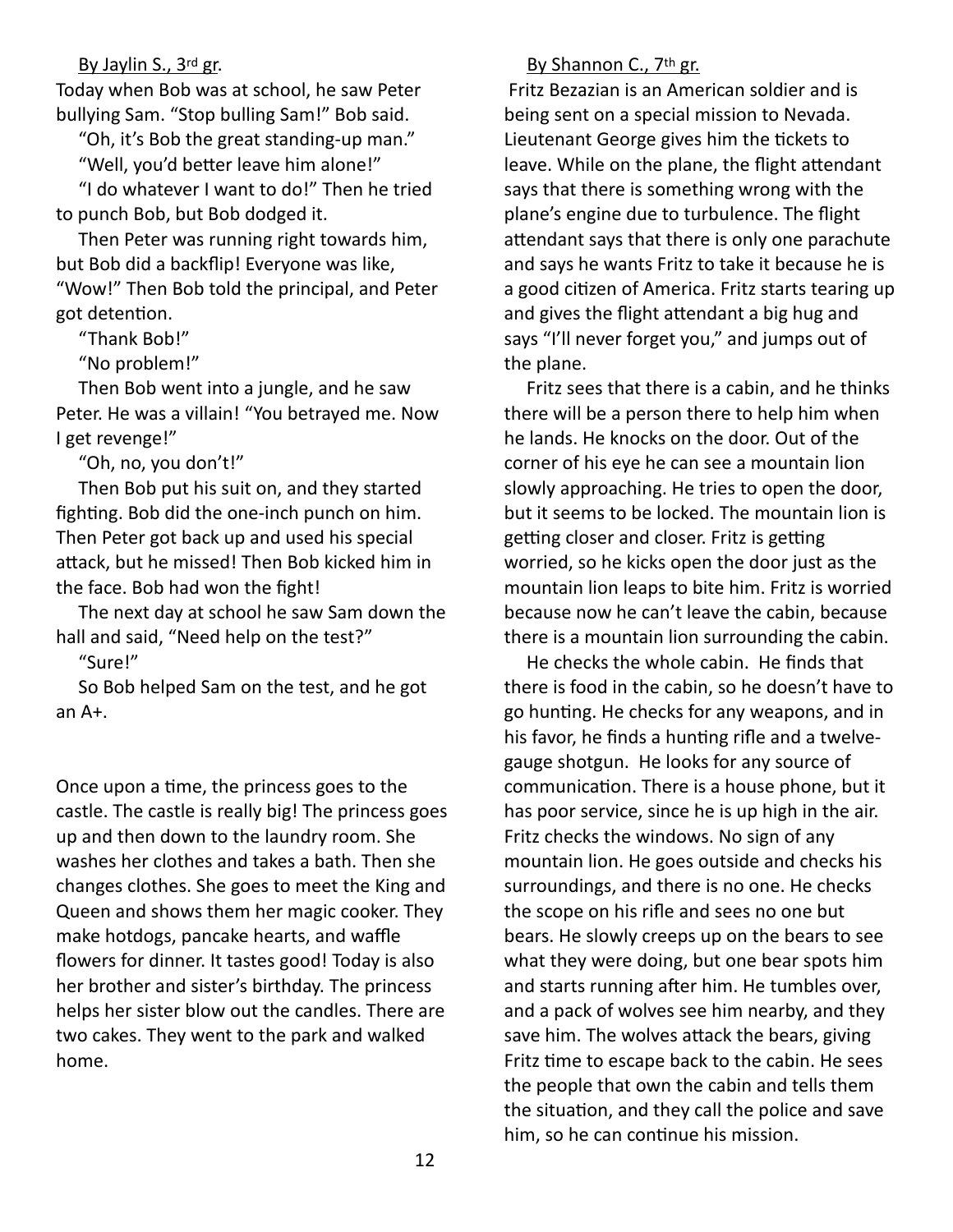### By Norma A., 6th gr.

It was my Ninja Birthday Party. I wanted to celebrate it at the beach. The beach had beautiful waves, and while the sun goes down it is more beautiful. I asked my mom about letting me celebrate it there, and she said, "Of course."

I said, "Yes, we should pack up to go to the beach." I had also invited my friends over. I said, "Meet me at Malibu beach."

All my friends were there by the time I got there. They all had gifts for me, but my mom said, "We can't open them now. Why don't you go ahead and get in the water."

I said, "Yes. Come on. Let's go."

All my friends said, "I love your Ninja swimming suit."

"Thank you."

One hour passed, and then all my friends were tired, so they called home, and their moms came. They all left. My mom packed everything, and we went home, too. We got home, and I was tired. I took a shower, then fell asleep.

 The next morning my mom woke me up for school. I said, "Oh, no! I forgot we had school today."

I got to school, and the teacher said, "Everybody, please settle down." After everybody did, she said, "I hope you all studied for the test."

"No," I said. "Why, I did not even study for the test."

Then the teacher said, "Please take out a pencil." I took one out, then … I got the test, and she said, "You may start."

We started the test, but I did not understand the question, so I had to cheat on the test. I looked over at my partner's paper. I got the answer, but the teacher caught me. She took me to the office. They called my mom and told her. She got angry. She came and picked up and said, "You are grounded for two months. You should've thought about that."

### By Itzel V., 7<sup>th</sup> gr.

There were two best friends going to the beach, and they were having so much fun. There was this girl that had no friends, and she needed help because she got stuck in a hole. The two girls named Geraldine and Barbara saw the girl needed help, but they just walked away and didn't help her. So the girl yelled for help, and this married couple came and helped her. Geraldine and Barbara saw her, and afterwards they were laughing so hard that they almost died.

### By Leydy A., 7<sup>th</sup> gr.

Once upon a time there was a princess. She was in a cabin in the woods. She was trying to tell someone else a secret, but the person didn't want the princess to tell the secret.

This guy thought of coming into the cabin that was in the mountains to get the princess and take her away. A few days later this guy came and rescued the girl from the abandoned place. At the time, the princess got rescued by the guy that was waiting in the mountains. Afterwards she lived happily ever after.

Superhero, by Sathwik N., kindergarten Spiderman shoots webs out of his hands. Spiderman then fights tough inside with Huk. Spiderman is only one year old, but yet he is a hero. He won his battle with Huk. Everyone dies except himself, Spiderman.

### By Alex  $O_{1}$ , 4<sup>th</sup> gr.

Once upon a time ... boo! The soldier is killing the other people in outer space. He is doing it for his family and doing it for his friends. He fights. He fights for justice. Then he came back to his family and was watching the news.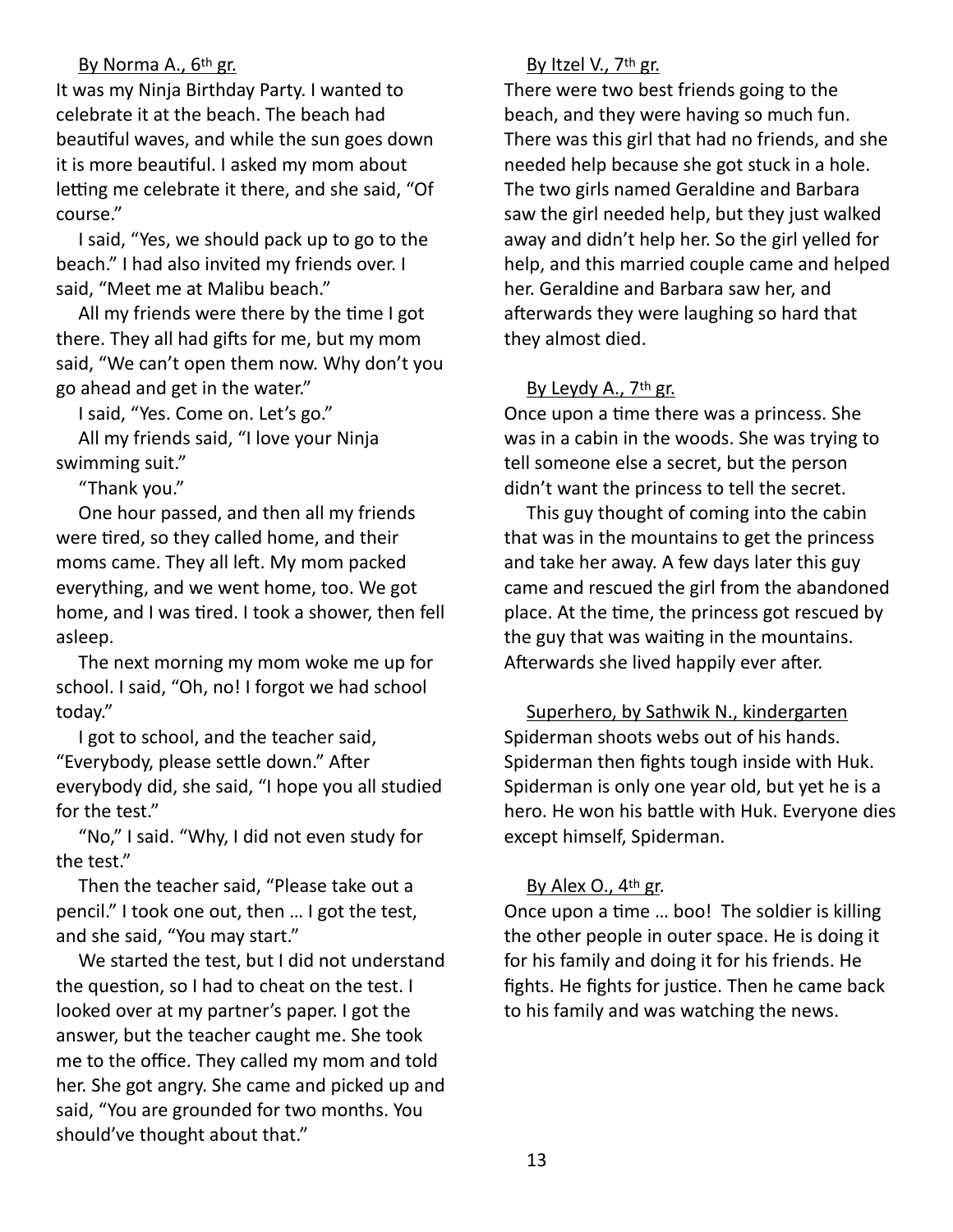By Kayla S., 2<sup>nd</sup> gr., and her tutor

Twin girls were opening their birthday gifts. They were age twenty and arguing about who got the best birthday present.

Bella said, "My present is better than yours." Ella said, "No, mine is."

Bella and Ella left, going out two different doors. They came back to each other and apologized. Then they took a long trip to California together. They realized that fighting would not help, but apologizing followed by a long trip together would help.

By Melissa H., 4th gr., and her tutor The lion called Alex and the Vesco girl and the E-Girl were in the tree house and saw people running.

 The Vesco girl said, "Why are they running?" and the Vesco girl said, "SKSK."

The E-Girl said "Shut up!!"

The Vesco girl and E-Girl were arguing, and they looked outside the window. They saw more aliens attacking the world.

Alex said, "Stop arguing, Vesco and E-Girl, whatever your name is." Then the Vesco girl and E-Girl stopped arguing, and they went to go outside. They made a plan. When they made a plan, the Vesco girl waited for the aliens to leave their spaceship. When the aliens left their spaceship, the Vesco girl turned off the aliens' spaceship.

# By Eliza A., 2nd gr.

One day there was a kid named Kidt. He was in the playground playing with his friends. Tinken was the meanest of the town. As soon as he saw Kidt, he was mad because he didn't like the football team. So they saw each other and Tinken had the game winning goal. Then one of the team came to them and told them how to be nice to other people. The football team invited Tinken and Kidt to the playground. Then the football team and Tinken and Kidt ate at the picnic.

# By Hanan A, 2<sup>nd</sup> gr.

Once upon a time, a dog went into a restaurant. Then another customer comes in. The customer immediately becomes scared. "Oh no! There's a wolf in here!" Everyone else in the restaurant became scared. The dog felt sad that people were afraid of her.

 "Don't worry," said the dog. "I'm not a wolf, I'm a dog."

 The customer believes the dog and is sorry. "I'm sorry. I assumed you were a wolf," the customer said.

"That's okay," the dog answered. "Next time you should ask if I'm a dog or a wolf before you assume things."

## By Saniya J., 4th gr.

Lizza gets stuck on a deserted island. She got stuck by jumping off a plane. Little did she know aliens were living on the island. They attacked her, but they didn't know she had a secret mic, and she used it to sing a song, and the aliens ran away from her.

## By Izaiah B., 8th gr.

Lego Spider-man meets up with Hulk and Thor. Then they saw the monster. Then they start fighting. Spider-Man got hurt. Then Black Widow came and helped them fight the monster. Then the monster died.

## By Girivar, 1st gr.

Once upon a time, there was a bear family. They had two baby bears named Olive and Oliver. Olive and Oliver were twins. One day Olive and Oliver were playing in the forest. Then they identified each other as enemies, and they started fighting for their den. After that they identified each other again and became a good family again.

 Author's message: Don't fight over small things, for example, paper planes.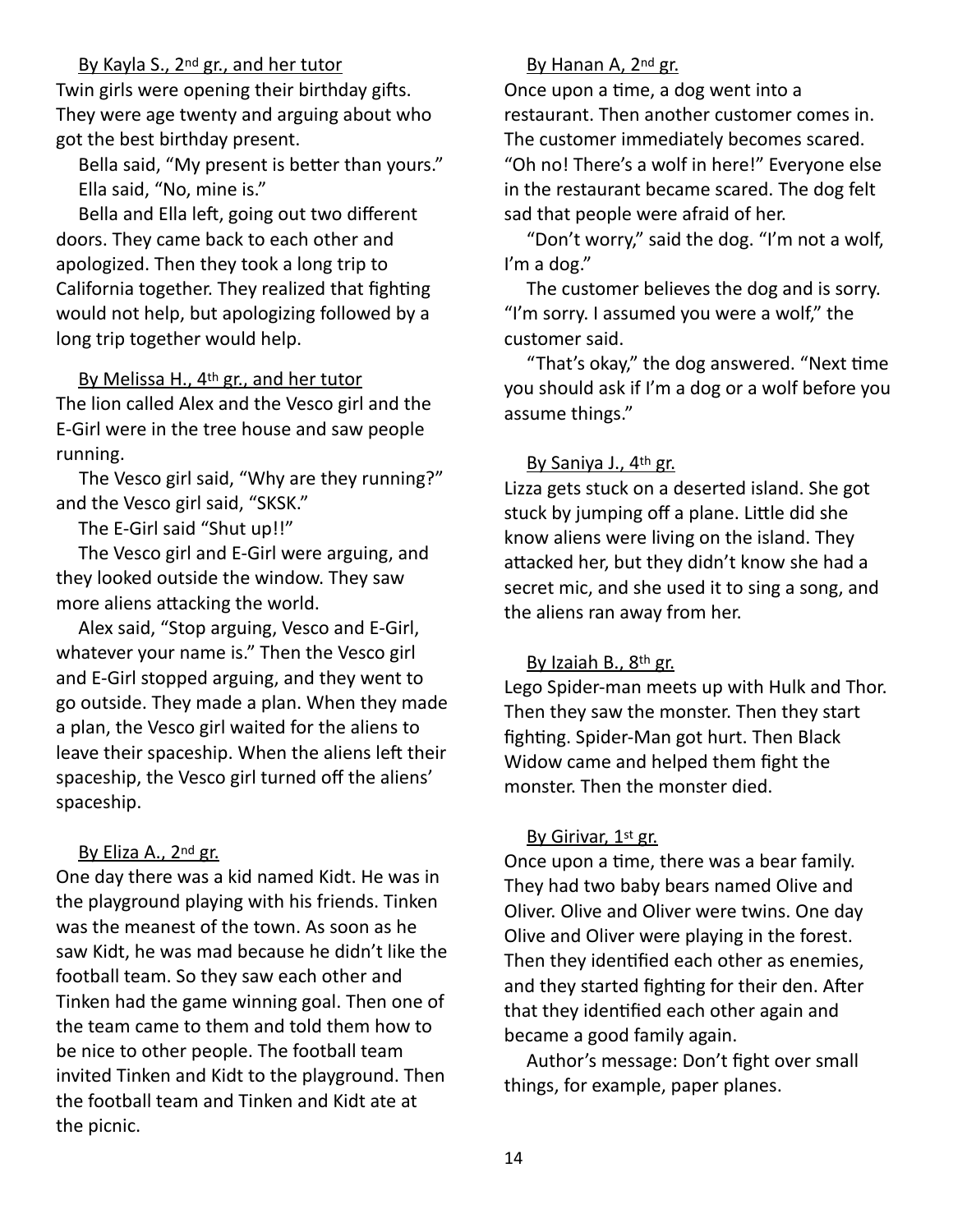# By Tyra R., 5th gr.

One magical day my friends and I were walking in the forest looking for our dog. Then we saw a pink sparkly diamond left alone. We walked up to it, but a mean and rude unicorn was guarding it really good. We told it, "Can we touch it?"

 It said, "No, because it's part of a special kingdom."

 But we said, "We saw it first." But it said, "No."

When we were talking, we told the unicorn to look back. He said, "No."

 We said it again.' He looked, and the diamond rolled down the hill. We told the unicorn we could work together. He said, "Yes, only for the diamond."

We said, "Okay."

 Now the unicorn used its special power and made us go really fast. When we got the diamond, we flowed back up to the forest. The unicorn gave us a special something. It was a piece of the sparkly diamond. My friend and I were excited and took care of it.

# By Donovan F., 3rd gr.

Once upon a time there was a cow girl named Lily that lived in a tree house. She was watching Harry Potter when the TV turned off. She tried to plug it back up, but it did not work. She realized the cord was missing. She was about to go down when the ladder was gone. Soon the tree house went missing.

By Carlos C.-G., 3<sup>rd</sup> gr. Today I went to tutoring. I learned magic. I saw a pencil disappear. In the magic show they made a bunny disappear. They just made magic paper. They just made colors

disappear. They like to make magic stickers. They just made it disappear.

By Lizzie B., 3<sup>rd</sup> gr., and her tutor THE MEAN DRAGON

It was a peaceful day. Children got out of the house to go the playground. The children are playing on the swings, and they are also playing on the monkey bars. The children climb up on a mountain with little green pebbles. They climb up the ladder to slide down. There is a dragon in a cave sleeping. He woke up and was very angry. He leaves the cave and flies to the castle to destroy the princess. Then suddenly, the knight comes to save the princess. The knight is going to destroy the dragon. The knight defeats the dragon and saves the princess. After, they celebrate Thanksgiving. Then, the dragon is gone. And now they all live happily ever after.

# By Zakiyya B., 3rd gr.

Once there was a girl named Zakiyya. It was a day in second grade. Zakiyya's friend Shaklo was playing with a girl named Madeline, or Leni, you can say. It's hard for them to remember how they met. They would help each other out during class. Sadly, Shaklo, her best friend, had to tell her Jade was going to be on their bus. Zakiyya then became best friends with Jade.

## By Maukeyla J., 8th gr.

The day of Christmas Beyonce and her friend Cristal went to the cabin to have a gift exchange but she didn't have a gift. So she betrayed her friend, and then Beyonce felt really upset and she needed help. The next day Beyonce was all alone in her cabin and feeling angry, so she decided to call her friend. Both of them said "Sorry" to each other. Cristal came over to